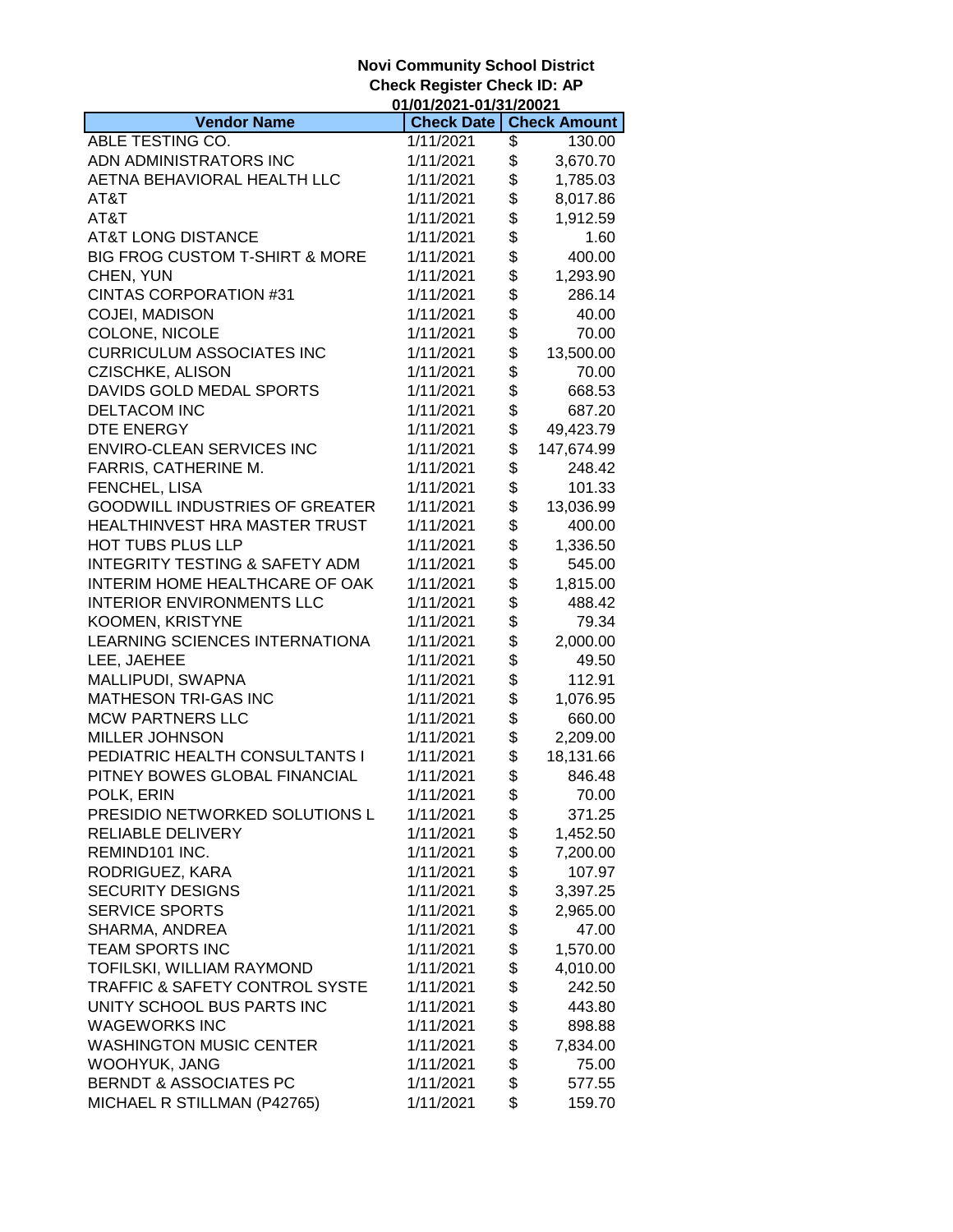|                                       | 01/01/2021-01/31/20021 |    |                     |
|---------------------------------------|------------------------|----|---------------------|
| <b>Vendor Name</b>                    | <b>Check Date</b>      |    | <b>Check Amount</b> |
| <b>MISDU</b>                          | 1/11/2021              | \$ | 1,920.50            |
| UNITED STATES TREASURY                | 1/11/2021              | \$ | 62.00               |
| ACKERMAN, MARINA                      | 1/15/2021              | \$ | 440.00              |
| ALSPAUGH, ANDREA                      | 1/15/2021              | \$ | 22.00               |
| ASCENSION MICHIGAN AT WORK            | 1/15/2021              | \$ | 62.00               |
| <b>BARR, STEVE</b>                    | 1/15/2021              | \$ | 175.00              |
| <b>BURRY, ASHLEIGH</b>                | 1/15/2021              | \$ | 150.00              |
| <b>CINTAS CORPORATION #31</b>         | 1/15/2021              | \$ | 95.38               |
| CITY OF NOVI WATER & SEWER DEP        | 1/15/2021              | \$ | 22,956.20           |
| <b>CONSUMERS ENERGY</b>               | 1/15/2021              | \$ | 16,870.72           |
| CRISIS PREVENTION INSTITUTE IN        | 1/15/2021              | \$ | 150.00              |
| DATA MANAGEMENT INC.                  | 1/15/2021              | \$ | 4,218.48            |
| DEINEK, KIMBERLY                      | 1/15/2021              | \$ | 59.29               |
|                                       |                        | \$ |                     |
| DIRECT ENERGY BUSINESS INC            | 1/15/2021              |    | 45,350.41           |
| <b>DTE ENERGY</b>                     | 1/15/2021              | \$ | 112.61              |
| <b>EXECUTIVE ENERGY SERVICES LLC</b>  | 1/15/2021              | \$ | 400.00              |
| <b>FARMINGTON PUBLIC SCHOOL DISTR</b> | 1/15/2021              | \$ | 164,475.00          |
| GFL ENVIRONMENTAL USA INC.            | 1/15/2021              | \$ | 325.00              |
| <b>GRIMM, CARY</b>                    | 1/15/2021              | \$ | 171.93              |
| <b>HOLLAND BUS COMPANY</b>            | 1/15/2021              | \$ | 412.01              |
| <b>HORIZON ENGINEERING ASSOCIATES</b> | 1/15/2021              | \$ | 3,522.00            |
| INTEGRATED DESIGN SOLUTIONS LL        | 1/15/2021              | \$ | 30,310.96           |
| INTERIM HOME HEALTHCARE OF OAK        | 1/15/2021              | \$ | 1,815.00            |
| <b>LAWSON PRODUCTS INC</b>            | 1/15/2021              | \$ | 123.61              |
| MAJALIKAR, SUNIDHI                    | 1/15/2021              | \$ | 440.00              |
| <b>MILLER JOHNSON</b>                 | 1/15/2021              | \$ | 1,300.00            |
| OAKLAND COUNTY HEALTH DIVISION        | 1/15/2021              | \$ | 86.00               |
| PITSCO INC                            | 1/15/2021              | \$ | 89.93               |
| SAFEWAY SHREDDING LLC                 | 1/15/2021              | \$ | 60.00               |
| SECREST WARDLE LYNCH HAMPTON T        | 1/15/2021              | \$ | 183.99              |
| SEHI COMPUTER PRODUCTS                | 1/15/2021              | \$ | 14,388.00           |
| THRUN LAW FIRM P.C.                   | 1/15/2021              | \$ | 16,653.00           |
| TRIPLE R CONSULTANTS                  | 1/15/2021              | \$ | 3,000.00            |
| UNITY SCHOOL BUS PARTS INC            | 1/15/2021              | \$ | 443.80              |
| WANDEL, COLLEEN                       | 1/15/2021              | \$ | 300.57              |
| WHEAT, MEAGHAN                        | 1/15/2021              | \$ | 440.00              |
| ZONAR SYSTEMS INC                     | 1/15/2021              | \$ | 1,405.24            |
| AT&T                                  | 1/21/2021              | \$ | 3,308.29            |
| <b>AT&amp;T MOBILITY</b>              | 1/21/2021              | \$ | 1,123.22            |
| <b>BIRMINGHAM PUBLIC SCHOOLS</b>      | 1/21/2021              | \$ | 1,681.50            |
| BRYANT, DEBBIE                        | 1/21/2021              | \$ | 399.00              |
| <b>BYRNE, GRACE</b>                   | 1/21/2021              | \$ | 121.38              |
| <b>CONSUMERS ENERGY</b>               |                        | \$ |                     |
|                                       | 1/21/2021              |    | 3,648.83            |
| <b>DIGITAL SIGNUP</b>                 | 1/21/2021              | \$ | 306.60              |
| DRAGOO, MICHAEL                       | 1/21/2021              | \$ | 125.43              |
| <b>ECA SCIENCE KIT SERVICES</b>       | 1/21/2021              | \$ | 2,542.59            |
| FENCHEL, LISA                         | 1/21/2021              | \$ | 31.40               |
| <b>GOODWILL INDUSTRIES OF GREATER</b> | 1/21/2021              | \$ | 6,864.19            |
| HUMANEX VENTURES LLC                  | 1/21/2021              | \$ | 7,950.00            |
| INTERNATIONAL BACCALAUREATE OR        | 1/21/2021              | \$ | 10,591.00           |
| LIFE INSURANCE COMPANY OF NORT        | 1/21/2021              | \$ | 24,260.79           |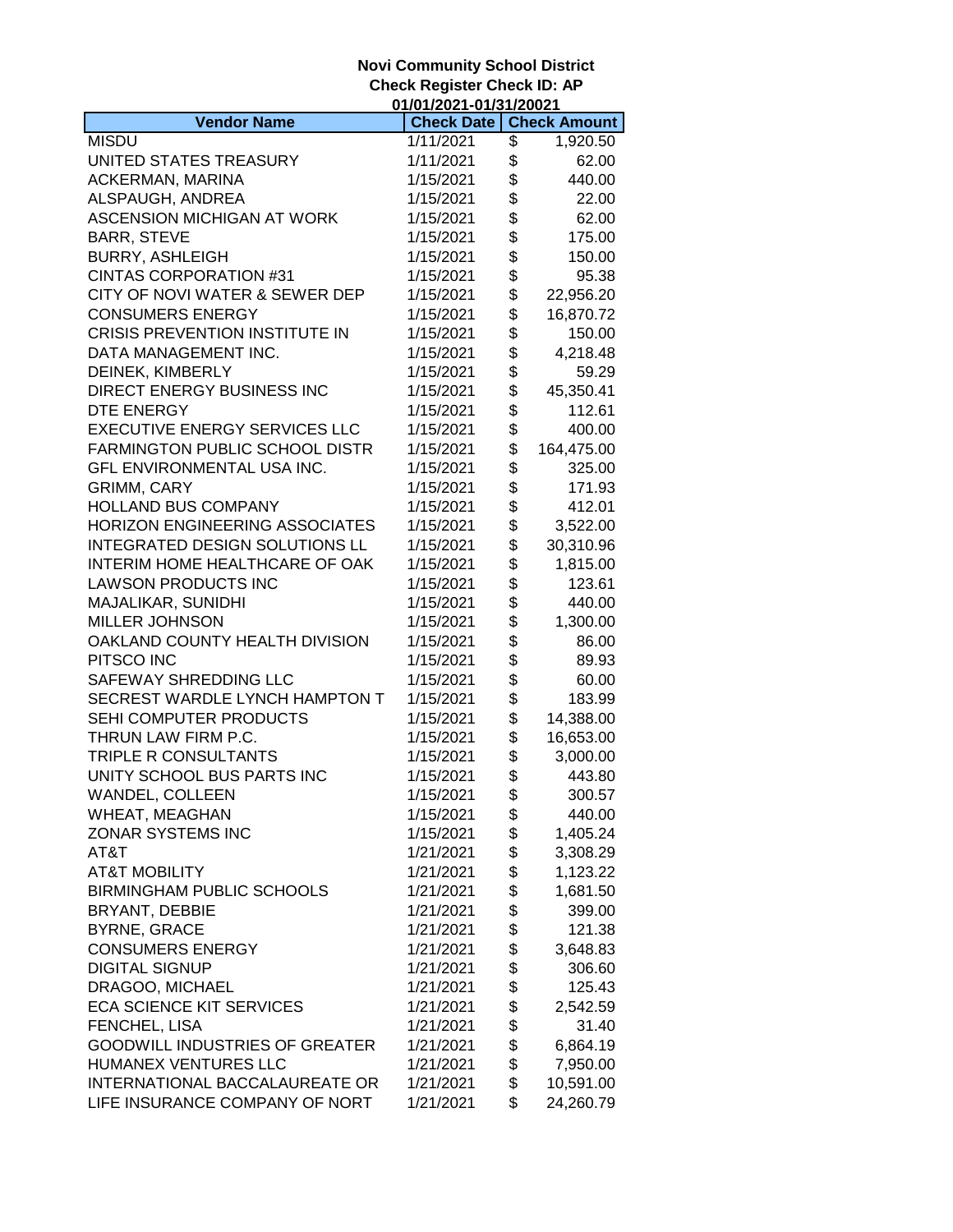|                                                                  | 01/01/2021-01/31/20021 |          |                     |
|------------------------------------------------------------------|------------------------|----------|---------------------|
| <b>Vendor Name</b>                                               | <b>Check Date</b>      |          | <b>Check Amount</b> |
| <b>MARSHALL MUSIC</b>                                            | 1/21/2021              | \$       | 70.00               |
| MCDOUGALL, ANNE                                                  | 1/21/2021              | \$       | 75.81               |
| MCGRAW-HILL EDUCATION INC                                        | 1/21/2021              | \$       | 6,212.42            |
| <b>MILLER JOHNSON</b>                                            | 1/21/2021              | \$       | 184.00              |
| MOISEEFF, AUDREY                                                 | 1/21/2021              | \$       | 63.34               |
| MORGAN, ALICE                                                    | 1/21/2021              | \$       | 78.00               |
| <b>NOVI PARKS &amp; RECREATION</b>                               | 1/21/2021              | \$       | 145.00              |
| OAKLAND COMMUNITY COLLEGE                                        | 1/21/2021              | \$       | 5,756.00            |
| OBSERVER & ECCENTRIC/MICHIGAN.                                   | 1/21/2021              | \$       | 255.46              |
| PAINTING FOR FAMILY AND FRIEND                                   | 1/21/2021              | \$       | 3,475.00            |
| <b>RICOH USA INC</b>                                             | 1/21/2021              | \$       | 1,033.75            |
| SAFIEDINE, ASHLEY                                                | 1/21/2021              | \$       | 2,478.66            |
| <b>SCS IMAGE GROUP</b>                                           | 1/21/2021              | \$       | 3,018.29            |
| STOTLER, DIANA                                                   | 1/21/2021              | \$       | 56.37               |
| TANNIS, LYNETTE N.                                               | 1/21/2021              | \$       | 14,250.00           |
| <b>TRAFFIC &amp; SAFETY CONTROL SYSTE</b>                        | 1/21/2021              | \$       | 830.00              |
| TRAINOR, CHRIS                                                   | 1/21/2021              | \$       | 273.00              |
| WEB BENEFITS DESIGN CORPORATIO                                   | 1/21/2021              | \$       | 3,642.75            |
| ZARB, AMBER                                                      | 1/21/2021              | \$       | 37.00               |
| <b>BERNDT &amp; ASSOCIATES PC</b>                                | 1/25/2021              | \$       | 282.91              |
| MICHAEL R STILLMAN (P42765)                                      | 1/25/2021              | \$       | 202.42              |
| <b>MISDU</b>                                                     | 1/25/2021              | \$       | 1,920.50            |
| UNITED STATES TREASURY                                           | 1/25/2021              | \$       | 62.00               |
| ADN ADMINISTRATORS INC                                           | 1/28/2021              | \$       | 3,755.90            |
| ALL FOR KIDZ INC DBA THE NED S                                   | 1/28/2021              | \$       | 1,234.00            |
| AT&T                                                             | 1/28/2021              | \$       | 985.03              |
| AT&T                                                             | 1/28/2021              | \$       | 639.92              |
| <b>BARR, STEVE</b>                                               | 1/28/2021              | \$       | 113.40              |
| <b>CALANCHI, DEBBIE</b>                                          | 1/28/2021              | \$       | 963.00              |
| COJEI, MADISON                                                   | 1/28/2021              | \$       | 120.09              |
| DEINEK, KIMBERLY                                                 | 1/28/2021              | \$       | 9.99                |
| DETROIT COUNTRY DAY SCHOOL                                       | 1/28/2021              | \$       | 130.00              |
| DETROIT SALT COMPANY L.C.                                        | 1/28/2021              | \$       | 12,940.71           |
| DINKELMANN, JEFFREY                                              | 1/28/2021              | \$       | 30.03               |
| ENVIRO-CLEAN SERVICES INC                                        | 1/28/2021              | \$       | 856.80              |
| <b>EXECUTIVE ENERGY SERVICES LLC</b>                             | 1/28/2021              | \$       | 400.00              |
| <b>FAMBRO MANAGEMENT LLC</b>                                     | 1/28/2021              | \$       | 2,193.00            |
| FORSTER, JODI                                                    | 1/28/2021              | \$       | 61.08               |
| <b>GROVES HIGH SCHOOL</b>                                        | 1/28/2021              | \$       | 26.00               |
| HOLLY, SHEILA                                                    | 1/28/2021              | \$       | 225.89              |
| HOPPENSTEDT, DARBY                                               | 1/28/2021              | \$       | 47.23               |
| HP INC                                                           | 1/28/2021              | \$       | 714.57              |
| JOHNSON CONTROLS FIRE PROTECTI                                   | 1/28/2021              | \$       | 3,786.87            |
| LESINSKI, JOE                                                    | 1/28/2021              | \$       | 58.00               |
| <b>MARSHALL MUSIC</b>                                            | 1/28/2021              | \$       | 6,435.00            |
| MCDERMOTT, JACOB                                                 | 1/28/2021              | \$       | 243.48              |
|                                                                  | 1/28/2021              |          |                     |
| <b>MESSA (MICHIGAN EDUCATION SPEC</b><br>MICHIGAN HEALTH COUNCIL | 1/28/2021              | \$<br>\$ | 607,004.66          |
| MICHIGAN HIGH SCHOOL ATHLETIC                                    | 1/28/2021              | \$       | 8,200.00            |
| PITNEY BOWES PURCHASE POWER                                      | 1/28/2021              | \$       | 8.00<br>3,000.00    |
|                                                                  |                        | \$       |                     |
| RICOH USA INC                                                    | 1/28/2021              |          | 10,306.43           |